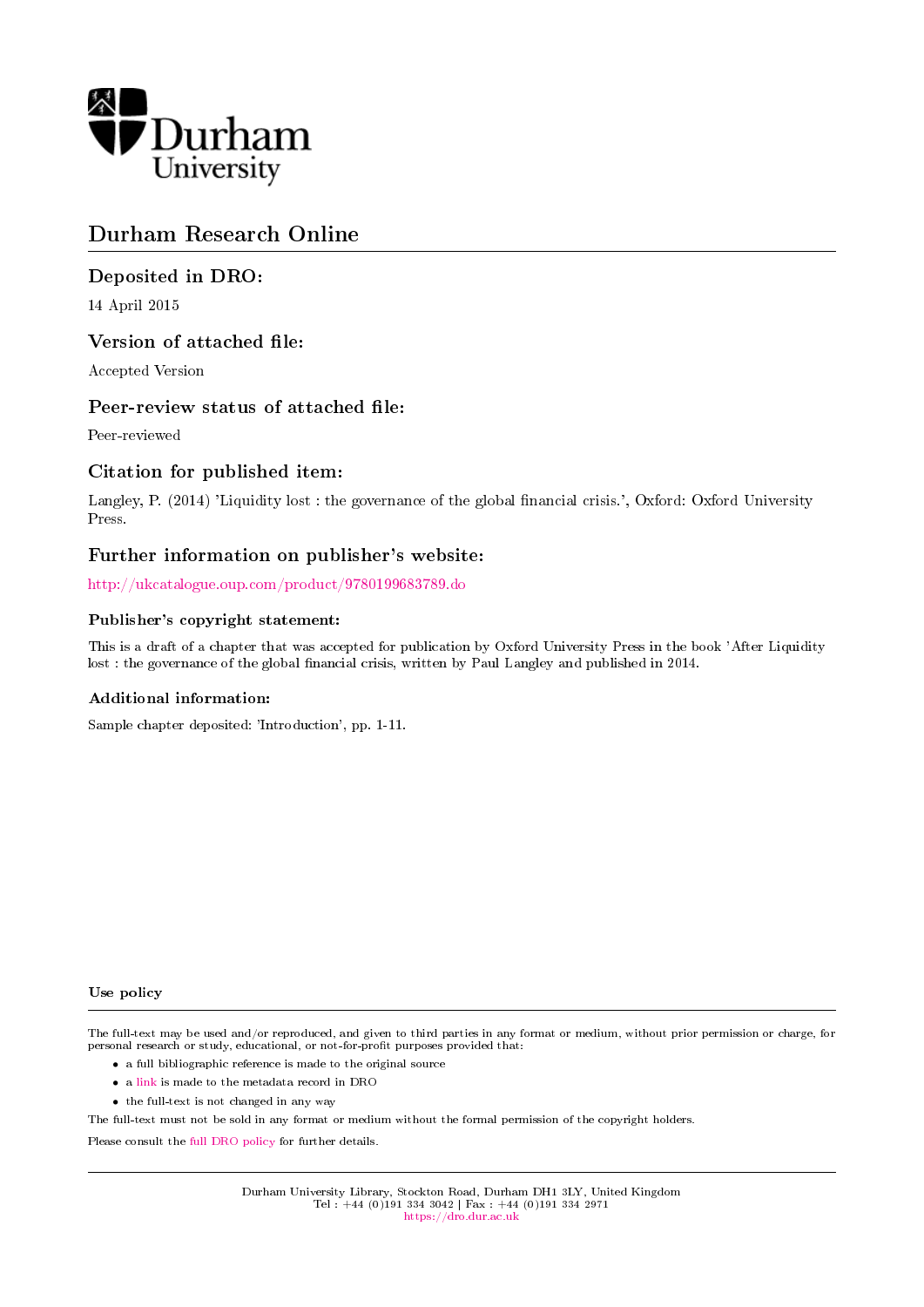### **1. Introduction**

Present across official, popular, and critical academic imaginations, a consensus prevails in understandings of the governance of the contemporary global financial crisis. While debates rage over the causes and consequences of the crisis that began in the summer of 2007, the means and ends of the initiatives which sought to manage the crisis have been consistently explained in essentially the same terms. The governance of the global financial crisis appears to be a set of emergency and historically unprecedented actions undertaken by sovereign state institutions, especially the central banks, treasuries, and regulatory institutions in the United States of America (US) and United Kingdom (UK). The purpose of these interventions would also seem apparent: to rescue the markets, the banks, and finance capital. In short, the consensus holds that the governance of the contemporary global financial crisis was a matter of the state saving capitalist markets from themselves, and of the public socialization of private losses.

This book provides an alternative account of the how the global financial crisis was governed from 2007 through to 2011. It shares with the prevailing perception a focus upon the management of the crisis in the US and the UK: not only was the crisis 'made in America', but the global dominance of the US dollar and the global reach of Wall Street and the City of London is such that, in effect and in the first instance, Anglo-American crisis governance was global crisis governance. The book's remit thus does not extend to the ways in which the crisis was governed as the eye of the storm travelled latterly to the Euro currency area. It also does not look elsewhere -- to interstate groupings (e.g. Group of 20, G-20), international organizations (e.g. Bank for International Settlements, BIS), and private transnational associations (e.g. Group of 30, G-30) -- in order to explore the principal mechanisms through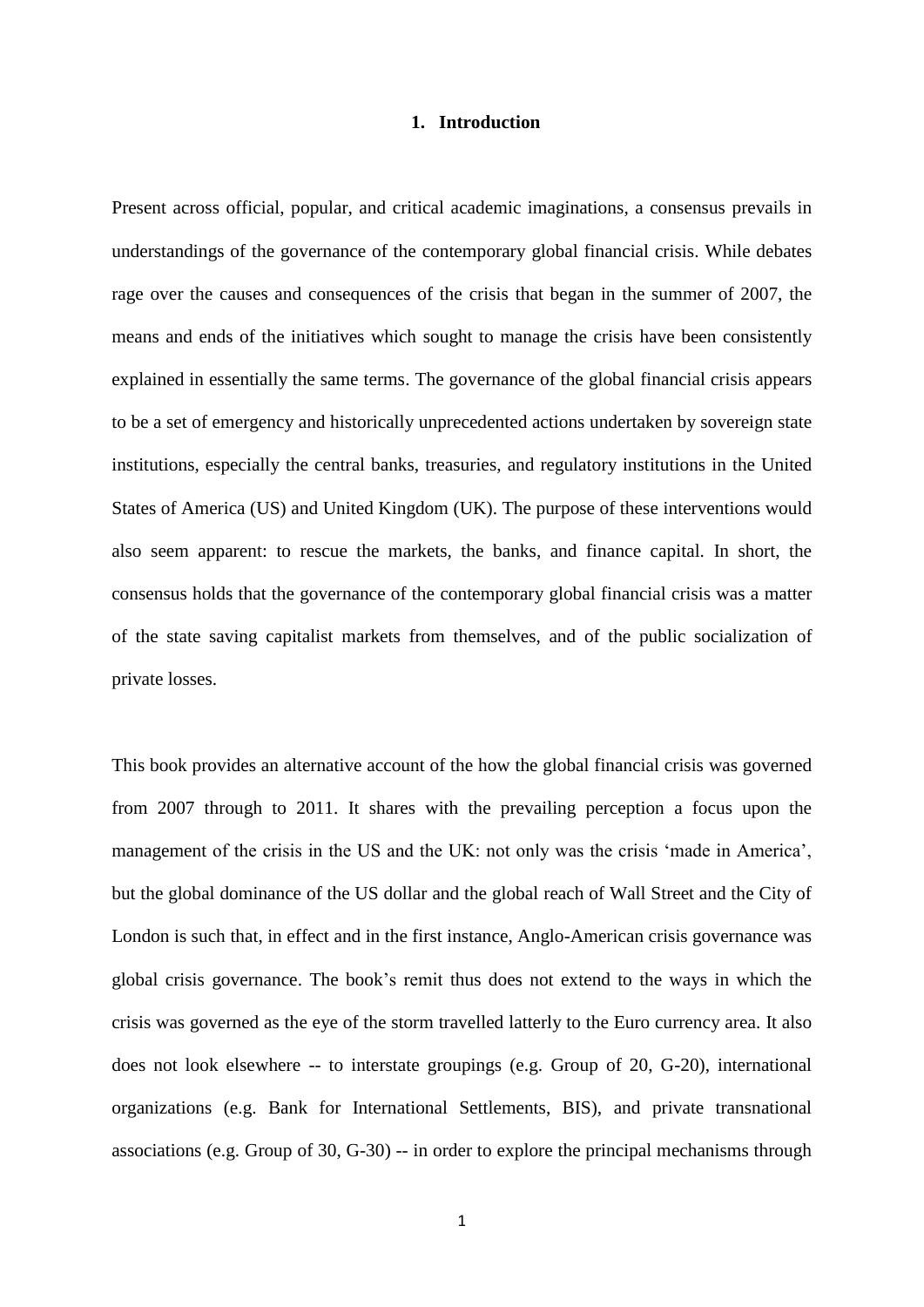which the crisis was managed (Germain 2010; Helleiner, Pagliari, and Zimmermann 2010; McKeen-Edwards and Porter 2013; Porter 2014). Rather, the book offers an analysis that will make Anglo-American global crisis management intelligible in a different way. It will show that the consensus, which casts sovereign state institutions as salvaging markets, serves to conceal a great deal more than it reveals about how the global financial crisis was governed. And, although one of the results of crisis management has indeed been that its costs are now being unequally and unevenly socialized on both sides of the Atlantic, the book will show that to understand crisis governance in these terms is to confuse its consequences with the contingent processes and practices through which it was enacted.

The book's challenge to the consensus over the governance of the crisis of global finance is also a challenge to the deeply engrained frameworks of thought upon which that consensus is founded. Economics and political economy feature fundamental disagreements over whether stabilizing actions in times of crisis can and should be avoided, or whether they are indeed inherent to capitalist finance. Yet, these otherwise sharply contending fields contain significant shared assumptions about financial crisis management that, whether explicitly acknowledged or not, lead to startlingly similar accounts of the governance of the contemporary crisis. As Chapter 2 will outline, for both economics and political economy, it is the sovereign institutions of the state which are the agents that engineer crisis management, and the perennial aim in moments of rupture is to restore the circulations of the markets, banking, and finance capital. As will be encountered across Chapters 3 to 8, moreover, this consensus tends to frame explanations of the specific interventions that were made in an attempt to control the contemporary crisis, from the so-called 'liquidity injections' of central banks as monetary sovereigns, to the austerity programmes of treasuries as fiscal sovereigns.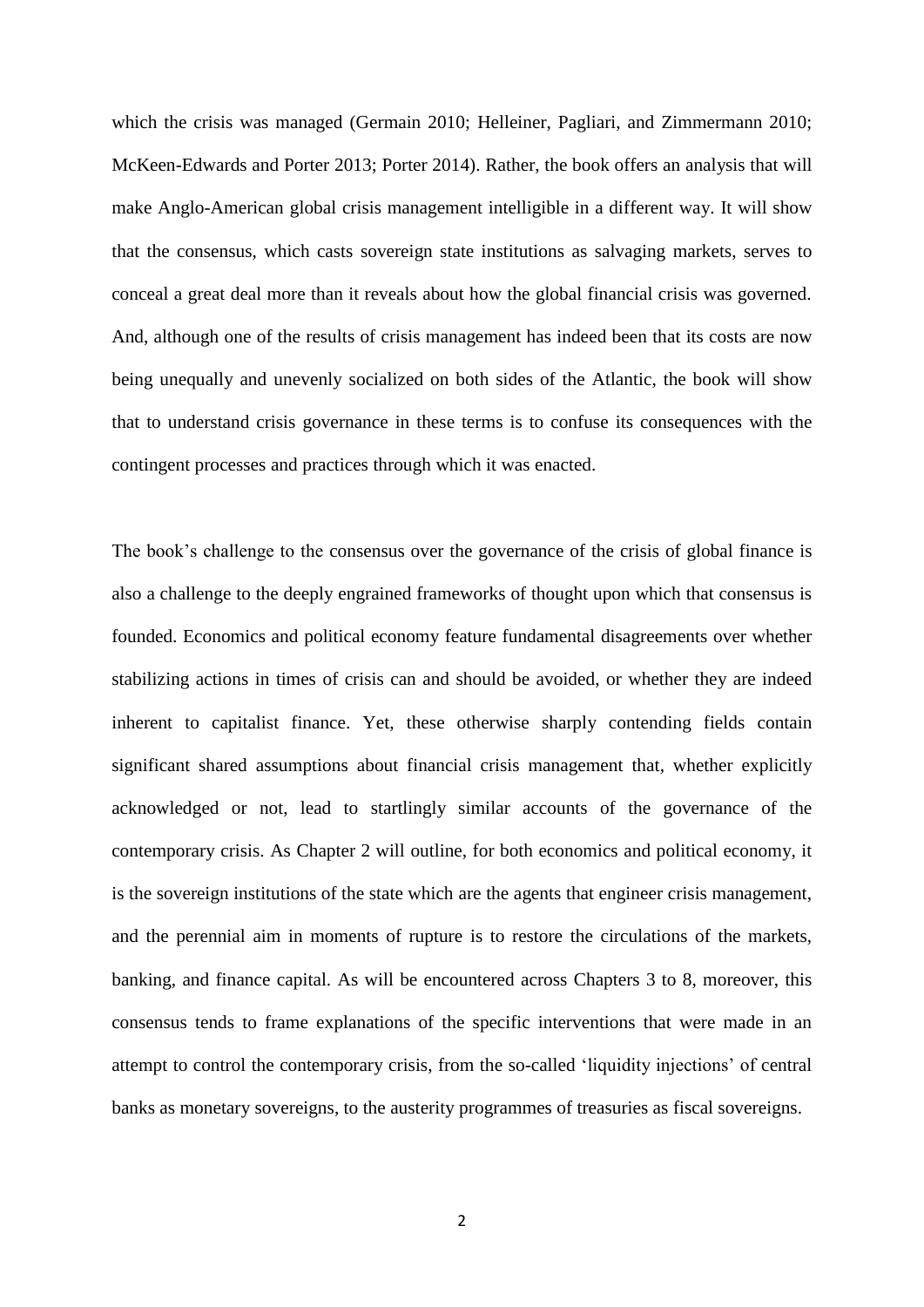The book's analysis of the governance of the global financial crisis is grounded not in economics and political economy, then, but in the field of cultural economy. Cultural economy is an interdisciplinary academic venture which primarily covers sociology, human geography, anthropology, and business and organizational studies (Amin and Thrift 2004; Bennett, McFall and Pryke 2008; du Gay and Pryke 2002). Gaining momentum over the last decade or so, it is the outcome of diverse responses to the implications of the 'cultural turn' in social theory for understandings of economy. It features, but is certainly not limited to, an interest in the efficacy of the theories and methods of science and technology studies (STS) for the study of economy (e.g. Callon 1998; Pinch and Swedberg 2008; Woolgar, Coopmans, and Neyland 2009). Cultural economy has also achieved particular traction through research into financial markets that, reflecting the strong imprint of STS, is often labelled as 'the social studies of finance' (SSF) (Kalthoff 2005; Knorr Cetina and Preda 2005, 2012; MacKenzie 2009). Cultural economy and SSF do not provide, however, a ready-made and established set of conceptual tools for thinking anew about the governance of the global financial crisis. The book's analytical motivations are thus intertwined with a further purpose: to develop the conceptual means by which the management of financial crises can be understood in the terms of SSF and cultural economy.

The severe turbulence of the contemporary crisis caught the social studies of finance somewhat off-guard. SSF consolidated during a period of financialized economic growth. Intensifying across three decades or so, and propelled by compounding asset bubbles which centred on stock markets and latterly on real-estate and debt markets, these processes came to an abrupt halt in the crisis. While finance was booming, there was little to question the preoccupation of SSF with the socio-technical processes through which markets are made, and with what Ҫalişkan and Callon (2009, 2010) define as the research agenda of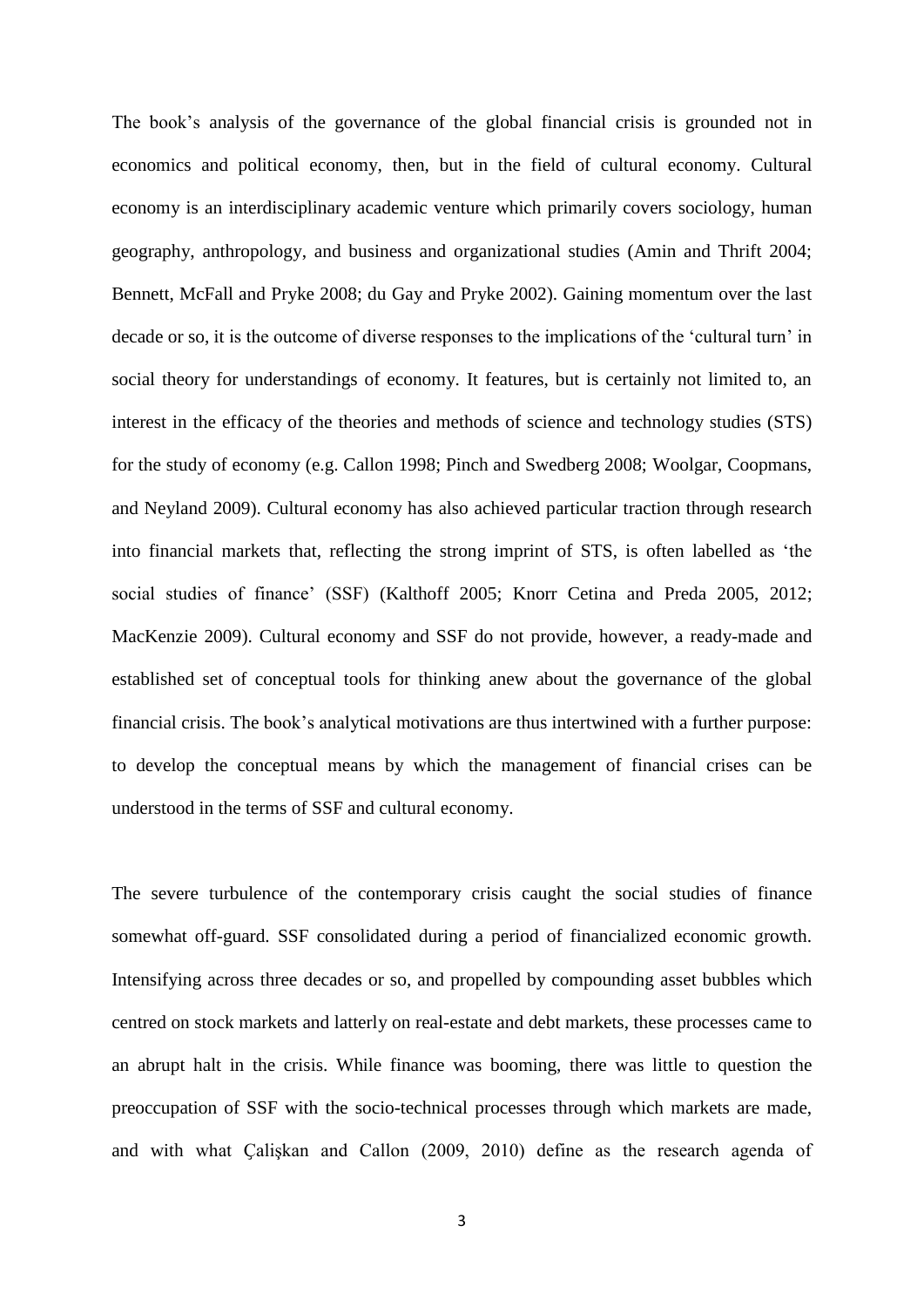'economization' and 'marketization'. Government programmes and regulatory authorities did occasionally feature in SSF accounts of these processes in new markets, but tended to remain an unopened 'black box' while the seemingly self-regulating financial markets being studied were forging ahead (MacKenzie 2005). Explanations of regulatory change, and the politics therein, were largely left to political economists, although not all in that field were satisfied with such a division of labour (e.g. Konings 2010). As a consequence, and despite being in a position to provide insightful and distinctive accounts of the unravelling of markets once the crisis hit (e.g. Langley 2008a; MacKenzie 2011; Poon 2009), SSF developed something of an analytical blind-spot to the kinds of governance interventions which held finance together as boom turned to bust.

The actions of crisis management can be conceived of, however, in the terms favoured by the social studies of finance. There was, for example, no blueprint for controlling the crisis; governance was typically tentative and incremental, and often featured the kind of *in vivo* experiments that are also present in processes of marketization (Beuneza, Hardie, and MacKenzie 2006; Muniesa and Callon 2007). Crisis management also brought together fragments of old and new ideas, techniques from the past, and long forgotten and freshly minted institutional and legislative provisions; in other words, like marketized actions, governance actions had to be assembled (Hardie and MacKenzie 2007), and were put together in a process akin to the *bricolage* of financial market innovation (Engelen *et al.* 2011). Attempts to control the crisis were also marked by the materiality and power of 'market devices' (Muniesa, Millo, and Callon, 2007) - such as, for instance, bank balance sheets - that actively calculated and literally figured the crisis; again, similar to marketization processes, governance was thoroughly socio-technical (MacKenzie 2009; Preda 2009). Therefore, it is by broadening the vision of the social studies of finance, and by reaching out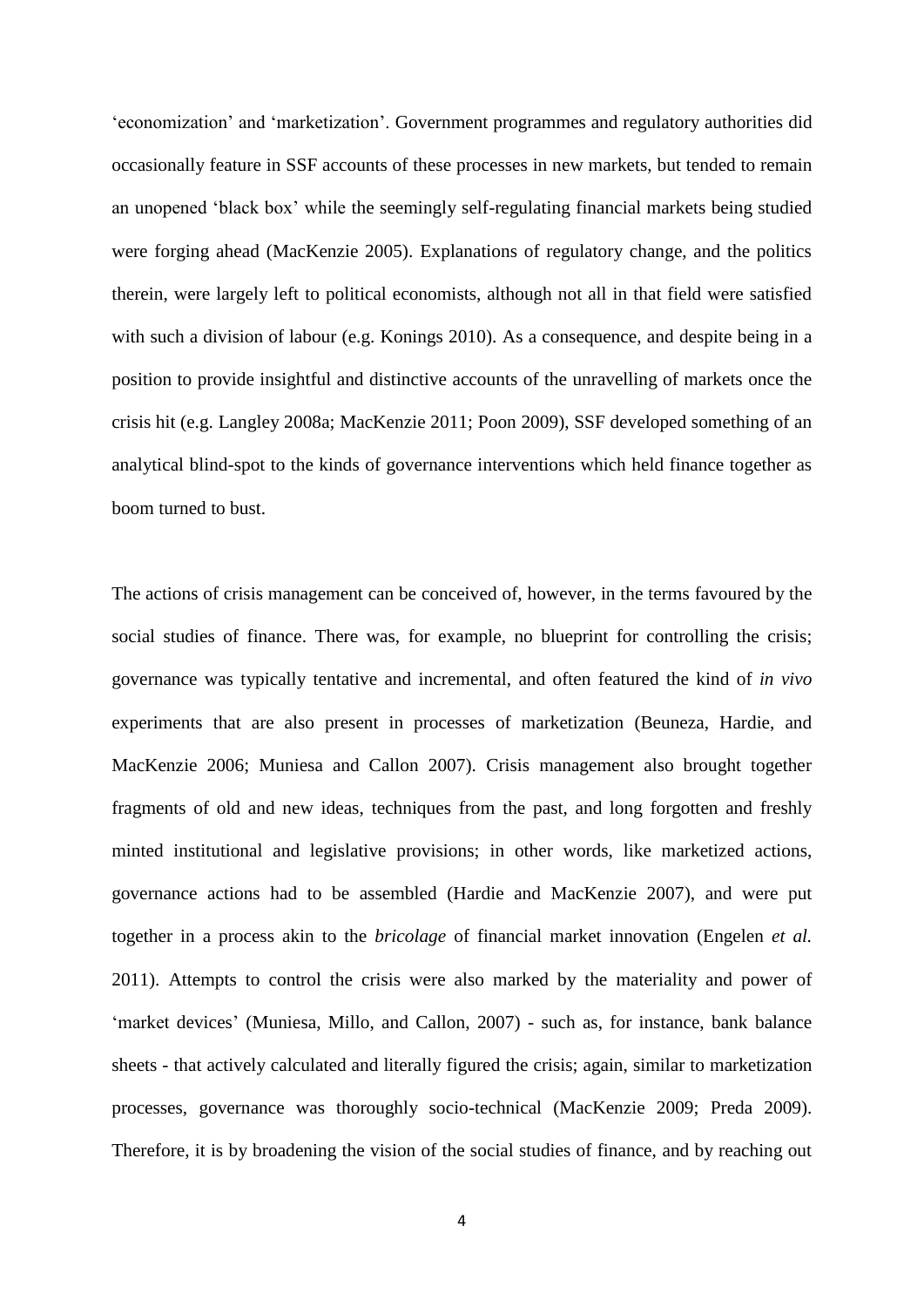to what Michael Pryke and Paul du Gay (2007) call a 'cultural economy of finance' to enable this task, that the book develops an alternative account of the management of the global financial crisis.

As it targets the consensus view on crisis governance, the book's analytical and conceptual motivations also fold into a political purpose. For the philosopher Jacques Rancière (2010), 'the essence of consensus … does not consist in peaceful discussion and reasonable disagreement, as opposed to conflict and violence' (p. 42). Instead, as he continues, at the core of consensus is 'the distribution of the sensible' and 'the annulment of dissensus'; that is, limits are placed on what is thinkable, sayable, and doable by dominant perceptions which serve to close down political space for dissent. Thus, the consensus on crisis governance certainly did not prevent debate in the course of the crisis, and neither does it prevent ongoing deliberations. As will be shown throughout Chapters 3 to 8, how best to govern the problems of the crisis was the subject of considerable uncertainty and dispute amongst economists, media analysts, bureaucrats, and politicians. And, at the time of writing at the end of 2013, the consensus continues to create scope for disagreement: on either side of the Atlantic, politics now centres on how the state can best be configured in response to a vast array of post-crisis problems, whether monetary, fiscal, or regulatory. Consider, for example, present debates over curtailing the so-called 'quantitative easing' (QE) of 'unconventional' monetary policy, the effectiveness and consequences of fiscal austerity, and achieving the right balance between regulatory capital requirements and the supply of credit in banking.

Nonetheless, by separating out hierarchical domains of practice and functions in such a way that crisis governance is taken to be, by definition, the sovereign institutions of the state acting upon malfunctioning markets, the consensus produced (and continues to produce) a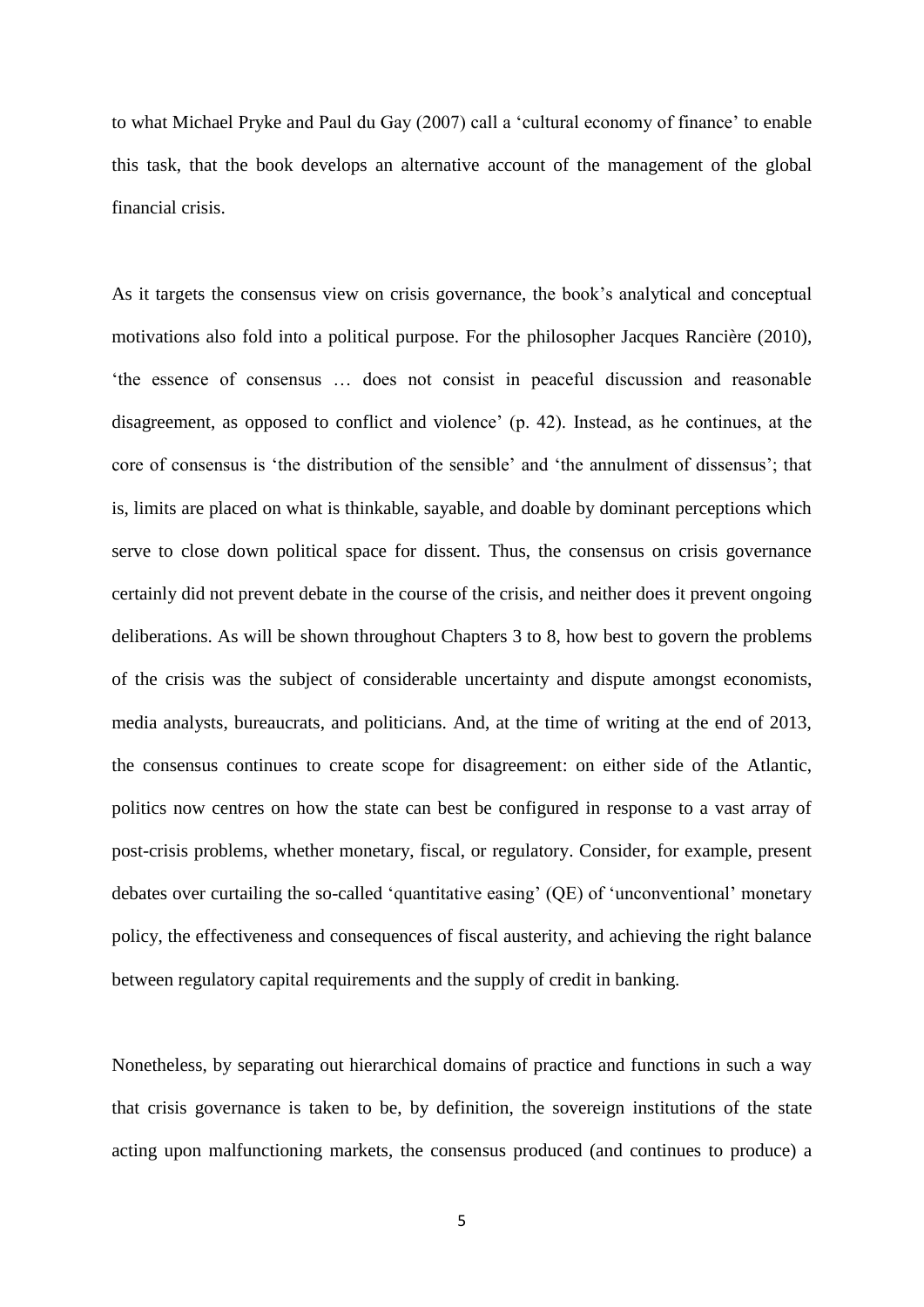closure of the space for political dissent. What this boiled down to was 'the assertion that there is a specific place for politics' that 'can be nothing but the place of the state' (Rancière 2010: 43). 'Conflicts' over how the crisis should be governed were reduced to technical and liberal pluralist questions over the 'problems to be resolved by learned expertise and the negotiated adjustment of interests' (p. 71). Revealing, in this respect, is the bewilderment and frustration that was typically provoked by the most significant expression of dissent that emerged to contest Anglo-American global crisis governance: the Occupy Wall Street (OWS) movement.

Media coverage struggled to explain the OWS encampment at Zuccotti Park from mid-September to mid-November 2011, largely because it did not articulate a clear set of demands and interests that could be translated into specific policy actions, or reconciled through the political processes of the state (see Catapano 2011). Some academic supporters of the claims that OWS made on behalf of 'the people' and 'the ninety-nine percent' also cast doubt on the efficacy of the movement because it spurned leadership hierarchies and a strategic agenda for future action (e.g. Žižek 2011). However, in the terms of Rancière (2011: 13), 'the framing of a future happens in the wake of political invention rather than being its condition of possibility'. Emancipatory politics is a matter of opening up new possibilities and the prospects for the creation of political subjectivities, and not the designing of a new order to come. Indeed, as a range of academic analyses suggest, what was radical and significant about OWS was precisely that it interrupted and disturbed the precepts and practices of crisis governance (e.g. Douzinas 2013; Harcourt 2013). As a contribution to this dissensus, the book is clearly modest. Yet, when offering a creative, analytical, and conceptual contribution that unsettles how the governance of the global financial crisis might be understood, the book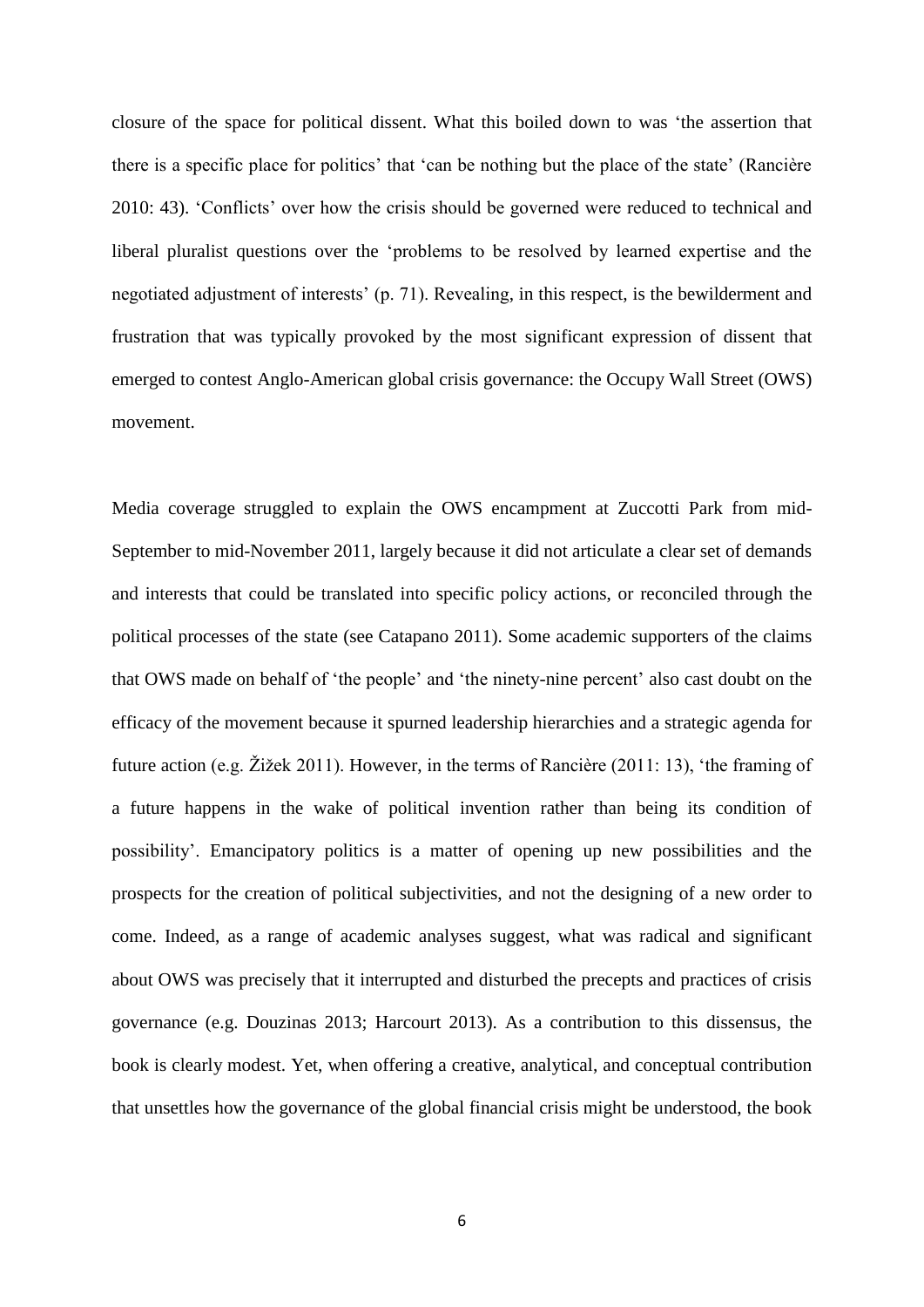also seeks to be an inventive, political contribution towards the redistribution of the sensible in the post-crisis organization of global finance.

By way of an overview of what follows, Chapter 2 begins by elaborating upon the methodological and conceptual tools that are employed throughout. Underpinning the book's research and analysis is Michel Foucault's (2003a) method of problems and problematization. Emerging in his later work, this is a method that extends the archaeological and genealogical approaches that Foucault (1972) previously developed, after Nietzsche, in order to interrogate power-knowledge relations and discursive formations. It is a method that explicitly directs inquiry to consider the ways in which problem-objects are abstracted, such that they can be acted on through apparent solutions. Putting the method to work here, crisis governance is not explored as a set of institutional interventions taken in the face of materially evident crisis circumstances. Rather, researching how the crisis was rendered governable requires careful attention to the contingent manner in which it was made-up and managed, as a number of relatively discrete technical problems that each required their own dedicated response and which delimited and depoliticized crisis governance.

Chapter 2 also begins to develop the conceptual anchor point for the book's analysis of financial crisis governance; that is, the concern with agency and action which intersects a variety of approaches to cultural economy (McFall 2008; Pryke and du Gay 2007). For cultural economists, what is typically thought of as 'agency', 'as the capacity to act and to give meaning to action' (Callon 2005: 4), is not centred upon and possessed by institutions and persons, such as firms, managers, banks, financial market traders, and consumers. Instead, cultural economy research employs a variety of categories that are broadly united in conceiving of agency as decentred and distributed, relational and compounded. Agency is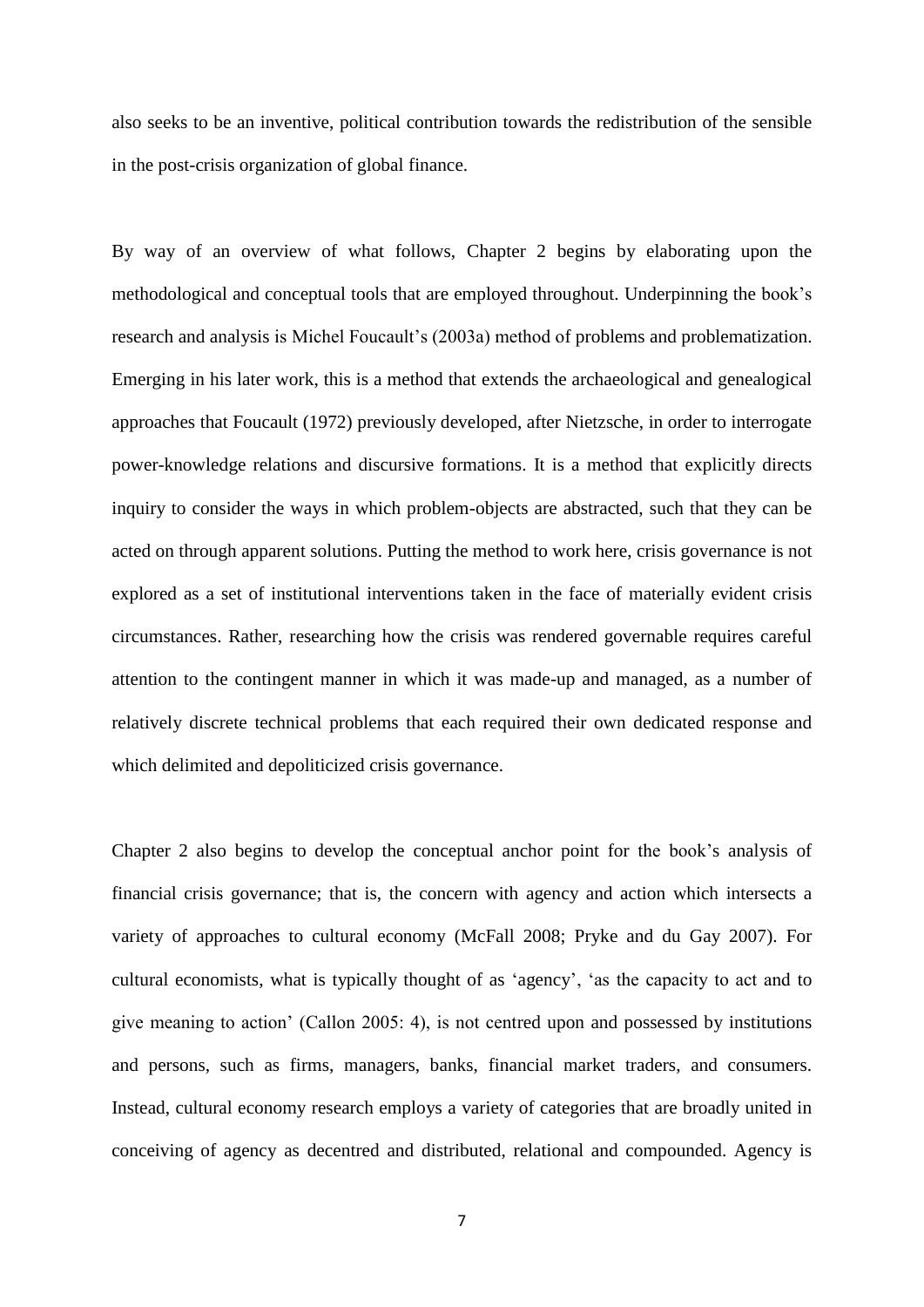thus a processual hybrid that requires connections between 'human beings (bodies) as well as material, technical and textual devices', all of which are 'mobilized' and 'take part in the action' (Ҫalişkan and Callon 2010: 9). As extant research in the social studies of finance attests, cultural economy conceptions of agency have significant implications for the analysis of marketized actions. As the book will show, these implications extend to understanding crisis governance actions which apparently centre on the agency of sovereign state officials and institutions.

Across Chapters 3 to 8, the book is structured to make visible an overarching argument: the global financial crisis was not governed as a given development, as a crisis of markets, banking, or finance capital. Rather, the crisis was abstracted as a range of provisionally figured and relatively discrete problems; namely, and primarily, as technical problems of liquidity, toxicity, solvency, risk, regulation, and debt. As Table I summarizes, the book's main chapters will analyse how, from summer 2007, the crisis of global finance was turned into six specific problems, each with dedicated solutions to be ostensibly enacted by the state. Chapter 3 begins at the beginning, so to speak, by analysing how the crisis was rendered and governed as a seizure of liquidity in money and capital markets. Financial crises are typically understood -- by definition, and by economists of various hues -- as liquidity crises. That the crisis could not be controlled as a liquidity problem, even when it was acted on in ways that broke the mould of the established last resort lending practices of central banks, was thus especially telling as to its depth and magnitude. The loss of liquidity was not merely an abrupt halt in the circulations of global finance that authorities sought to repair. It was also a moment when that which made those circulations possible -- narratives, confidences, calculations, business models, monetary policies, regulatory policies, and so on -- also unravelled and ruptured.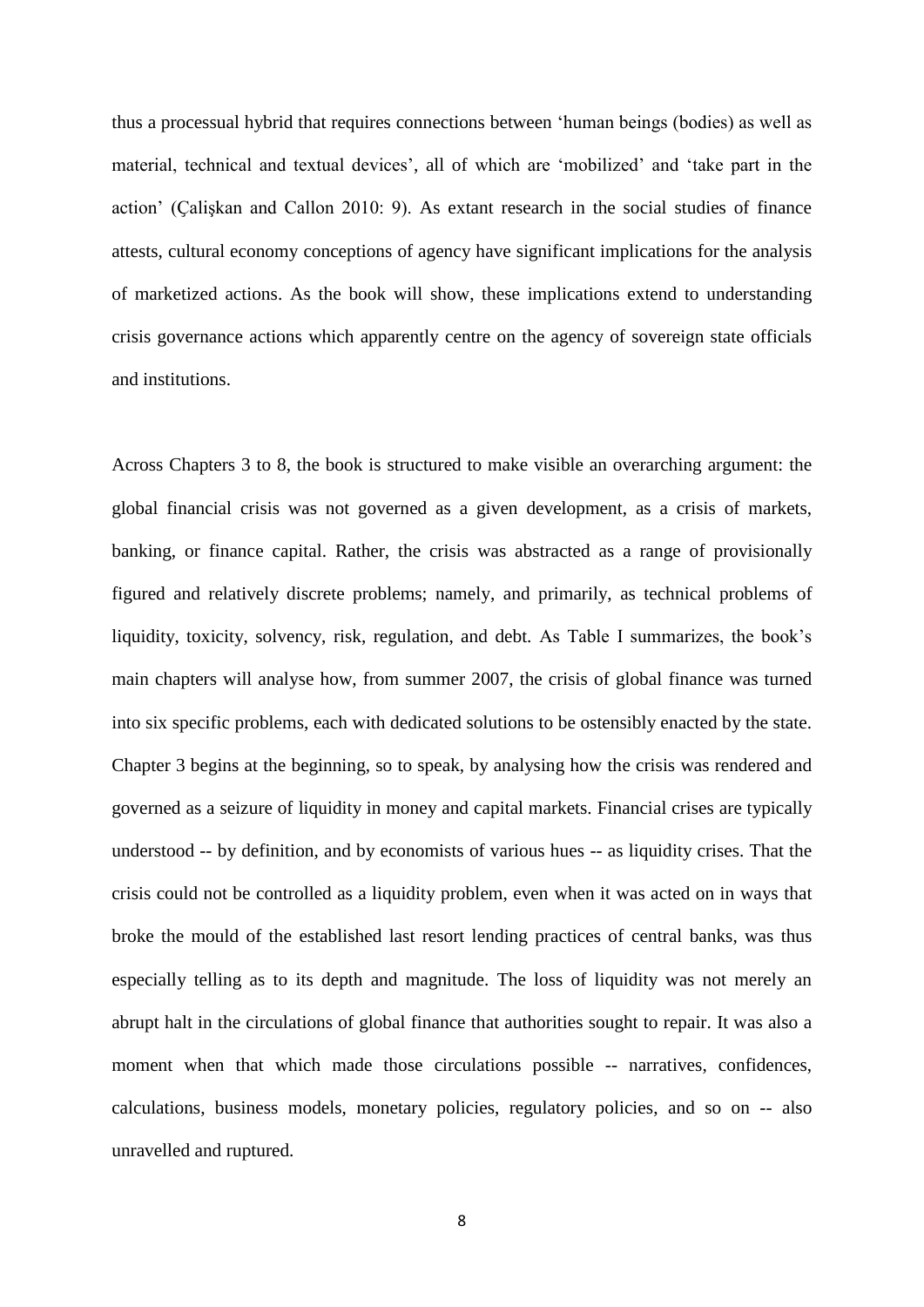Although Chapters 4 to 8 address the ensuing struggle to forge and manage the crisis in other ways and once liquidity had been lost, this series is only chronological in broad terms. It is certainly not the intention of the book, as is the case in some official and academic accounts (e.g. BIS 2008, 2009, 2010; Thompson 2012), to present the crisis as a number of identifiable phases to which authorities marshalled their corresponding responses. The diagnosis and treatment of the crisis as problems of liquidity and toxic assets did indeed largely precede the puzzle of bank solvency, for instance, and the crisis has settled-out most recently as a problem of sovereign debt which apparently requires fiscal austerity measures by way of obligatory solution. However, and alongside the problems of liquidity, toxicity, and solvency, the attempts to govern the crisis as problems of both risk and regulation that eventually gained traction during 2009 had been largely ongoing from the end of 2007.

#### *Table 1: The Problems and Solutions of Crisis Governance*

| Problem     | <b>Solution</b>                          | <b>Principal Actions</b>                       |
|-------------|------------------------------------------|------------------------------------------------|
|             |                                          |                                                |
| Liquidity   | Liquidity from central                   | Open market operations (OMOs) and discount     |
| (money and  | banks                                    | window lending; programmatic interventions     |
|             | capital markets) ('liquidity injections' | in money and capital markets; and quantitative |
|             | and 'liquidity                           | easing (QE) (Federal Reserve and Bank of       |
|             | facilities')                             | England, from 08/07)                           |
|             |                                          |                                                |
| Toxicity    | Temporarily remove                       | Maiden Lane LLC I, II, III (Federal Reserve,   |
| (sub-prime) | toxic assets from                        | 03/08 and 11/08); and Troubled Assets Relief   |

9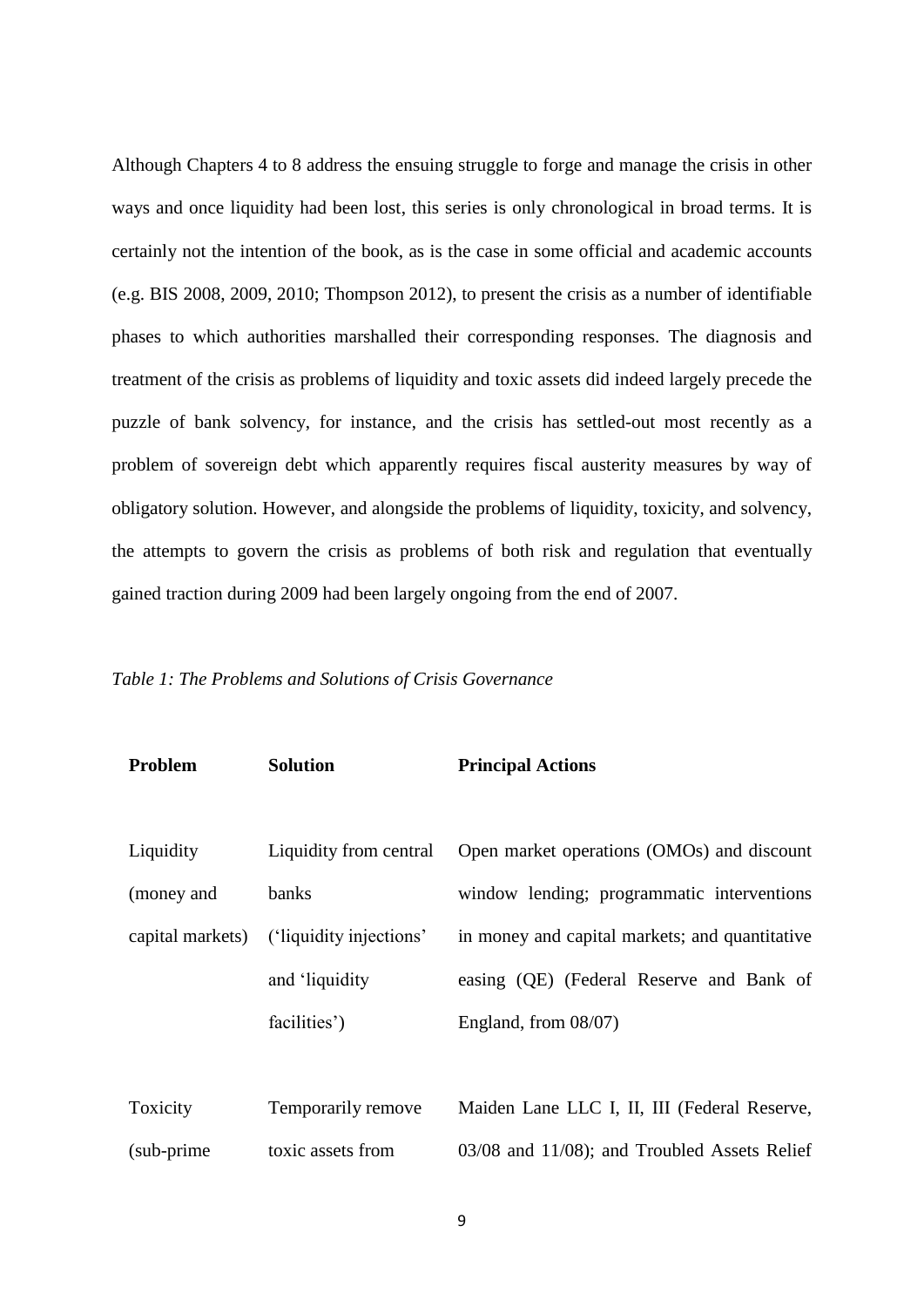| assets)        | circulation              | Program (TARP) (US Treasury, 10/08)           |
|----------------|--------------------------|-----------------------------------------------|
|                | ('bad banks')            |                                               |
|                |                          |                                               |
| Solvency       | Recapitalization of      | Bank Recapitalization Fund and allied actions |
| (banking)      | banks                    | (HM Treasury and Bank of England, 10/08);     |
|                | ('bank bailouts')        | Capital Purchase Program and allied actions   |
|                |                          | (US Treasury and Federal Reserve, 10/08); and |
|                |                          | ad-hoc bailouts of individual institutions in |
|                |                          | both US and UK.                               |
|                |                          |                                               |
| <b>Risk</b>    | Anticipatory             | <b>Supervisory Capital Assessment Program</b> |
| (probabilistic | techniques               | (Federal Reserve, Federal Deposit Insurance   |
| risk           | ('stress testing')       | Corporation, Office of the Comptroller of the |
| management)    |                          | Currency, 02/09)                              |
|                |                          |                                               |
| Regulation     | Structural regulatory    | 'Volcker rule' (President's Economic          |
| (banks and     | reform                   | Recovery Advisory Board (01/10), Dodd-        |
| depository     | ('Glass-Steagall lite'   | Frank Wall Street Reform and Consumer         |
| institutions)  | and separation of retail | Protection Act, 07/10); and 'Vickers' ring-   |

from 'casino banking') fence' (Independent Commission on Banking, 09/11, Banking Reform Act, 12/13).

| Debt                        | Fiscal deficit | 'Emergency budget' (HM Treasury, 06/10);         |
|-----------------------------|----------------|--------------------------------------------------|
| (sovereign debt) reductions |                | 2011 Budget and National Commission on           |
|                             | ('austerity')  | Fiscal Responsibility and Reform $(02/10)$ ; and |

10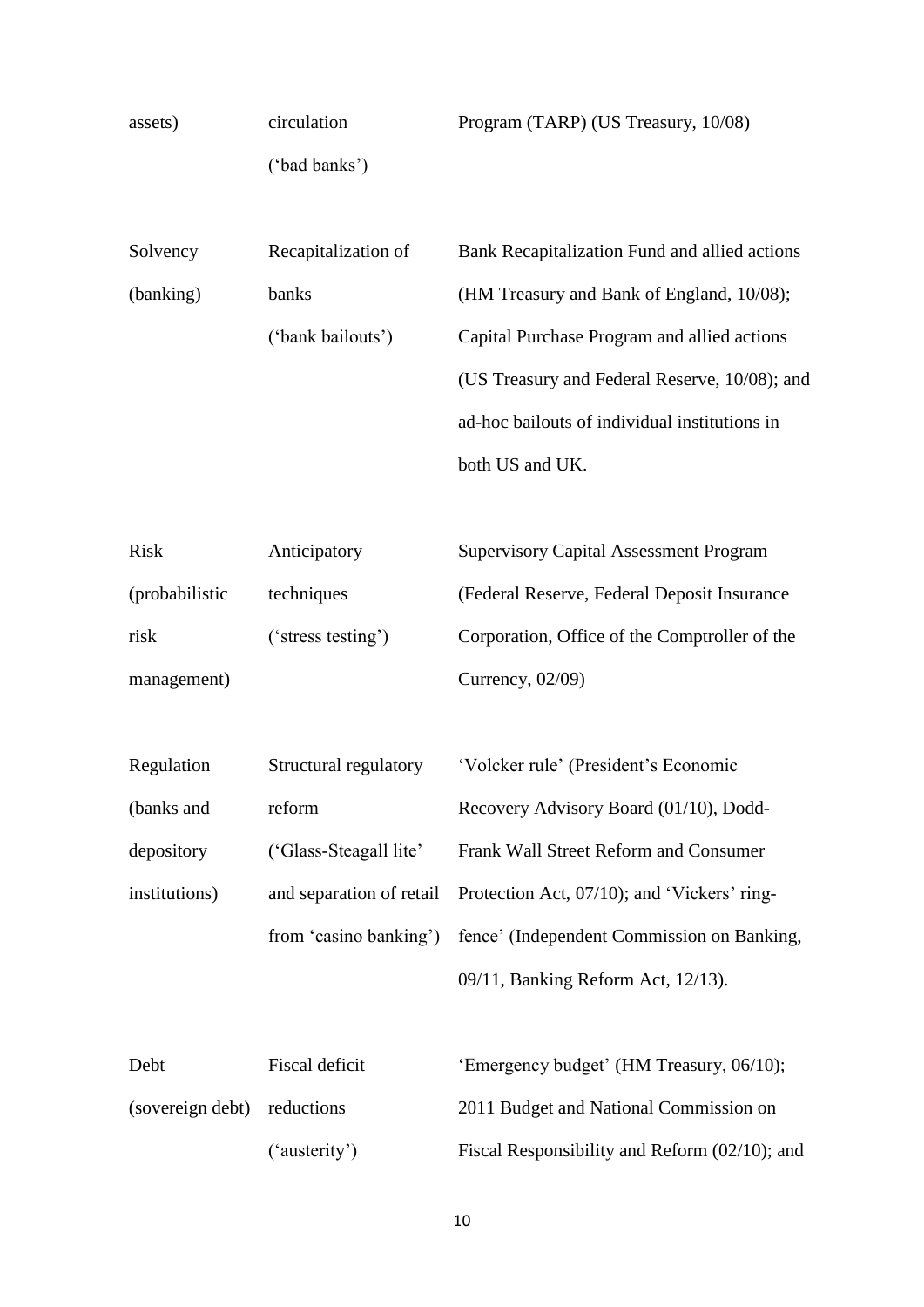#### Budget Control Act (08/11).

To underline the contribution of the book in another way, it does not seek to be an exhaustive empirical survey of financial crisis management, as enacted in its Anglo-American heartland between 2007 and 2011. Not only would this arguably be beyond the scope of any single book, it is also not my motivation here. Neither does the book offer technical assessments of the success, or otherwise, of this or that intervention in achieving a resolution to the crisis. This is not a book that is concerned with making an academic contribution to lesson learning about how future crises might be managed more effectively (cf. Davies and Green 2010; Goodhart 2009; Griffith-Jones, Ocampo and Stiglitz 2010; Turner, Haldane and Wooley 2010; Wolf 2008). Instead, as it works towards a cultural economy account of how the crisis was governed as a series of problems, the book develops a line of inquiry set out by Peter Miller and Nikolas Rose (1990) in their agenda for the study of 'governing economic life'. As they understand it, given the tendencies for the liberal governing of economic life to be 'eternally optimistic' and 'a congenitally failing operation', 'The "will to govern" needs to be understood less in terms of its success than in terms of the difficulties of operationalizing it' (pp. 10-11). Thus, and as Chapter 9 underscores by way of conclusion, what is of interest here is how crisis governance emerged as an achievement in and of itself, and not whether it can be said to have functioned successfully or to have achieved its stated ends.

What the book will show is that the governance of the global financial crisis was enacted with great difficulty through relatively distinct, problem-orientated apparatuses of governance. As provisional and multiple attempts to prevent the unravelling of global finance, these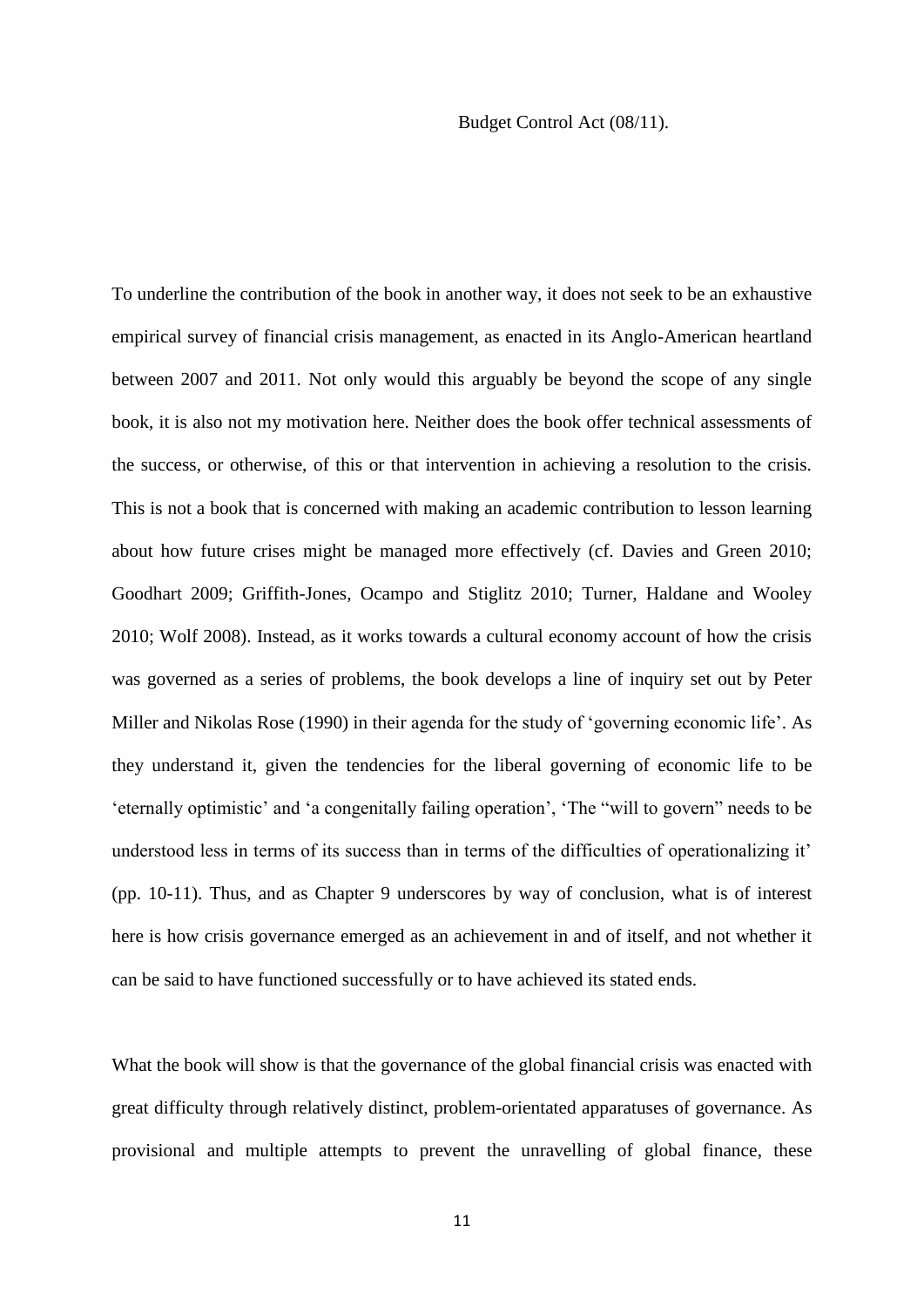apparatuses were strategic but distributed and relational forms of agency. They clearly featured sovereign state institutions, but were certainly not reducible to them. As they framed and acted upon the crisis, each governance apparatus mobilized and assembled a number of specific elements in relation. Chapters 3 to 8 will draw out these specificities: what did it take, for example, for an apparatus to come together which rendered the crisis governable as a technical problem of liquidity? Across these chapters, moreover, the book will also argue that the discrete apparatuses of crisis governance had certain tendencies which they shared to a greater or lesser degree. That which the consensus on sovereign states salvaging markets conceals is, therefore, not merely the contingent and fragmented ways in which the crisis was governed as a series of problems. It also obscures the very character and content of crisis governance; that is, the proclivities that were typically present as each apparatus of governance was assembled, and the ordering preferences that were largely common across them.

As state institutions were mobilized in crisis governance apparatuses, what was especially notable was how sovereign monetary, fiscal, and regulatory techniques were reconfigured. The prevailing perception of crisis management imagines dormant sovereign powers -- 'sent to the oblivion of history by the apologists of market fundamentalism' prior to the crisis, according to Castells, Caraça, and Cardosa (2012: 3) – being wielded on an unprecedented scale by state institutions. The crisis thus appears to usher in a 'return of the state' (Eppler 2009; Grewal 2010; Plender 2008), and to produce a welcome shift in the 'balance' between state and market, or public and private authority, in favour of the former (e.g. Germain 2012). As the then President of France, Nicolas Sarkozy, put it in a speech made at the height of the crisis in September 2008, 'Self-regulation is finished. *Laissez faire* is finished. The allpowerful market that is always right is finished' (in Thornhill 2008). What this dichotomous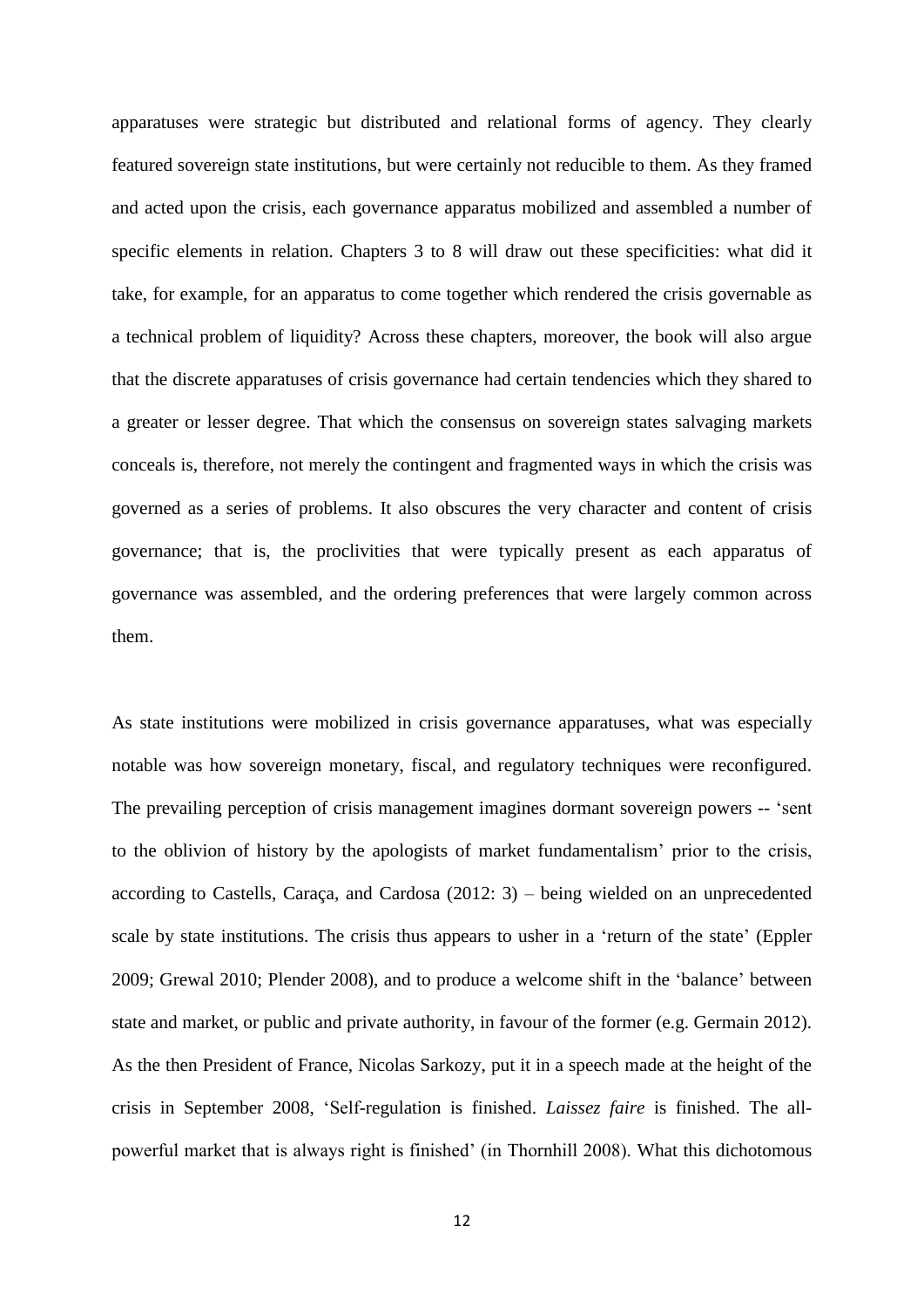thinking obscures, however, is not only the 'permanent activity, vigilance and intervention' of the state during the preceding boom years (Foucault 2008: 246), but how sovereign monetary, fiscal, and regulatory techniques were dynamically transformed in order that they could be put to work in the governance of the bust.

The apparatuses of crisis management also did not stand apart from and govern over the economy of markets and banks, but actually enrolled the discourses and devices of economy. The crisis was certainly a moment of disaster for economic science as a discipline that, over the last forty years in particular, perfected theories that made powerful explanatory claims about the financial markets (e.g. *Economist* 2009b; Fine and Milonakis 2011). But, the same cannot be said for economics that, in its original and ancient formulation of *oikonomia*, is a practical and managerial disposition for administering order (Agamben 2011; Mitchell 2008). The knowledges, terms, and techniques of economics were immanent to the administration of the crisis. This is not to argue, however, that crisis governance should be understood simply as the imposition of a consistent economic theory, ideology, and political programme. It is in these instrumental terms that, following a roughly twelve-month period of 'Keynesian schadenfreude' at the peak of the tumult (Elliott 2009; Stiglitz 2008a), the persistence of neoliberal economic policies tends to be explained by much critical academic commentary on the crisis (e.g. Crouch 2011; Gamble 2009; Hall 2011; Harvey 2010; Mirowski 2013, Peck 2013a). Crisis management was broadly neo-liberal in orientation, to be sure: when extensively mustering sovereign techniques, it held firm ordering preferences not only for the market exchange of classical liberalism, but for the competitive and entrepreneurial market society of neo-liberalism (Foucault 2008: 145-7). But, crisis governance revealed more about the power of economics as a means of administration than it did about the grip of neoliberalism as a coherent body of economic thought. The specific economic discourses that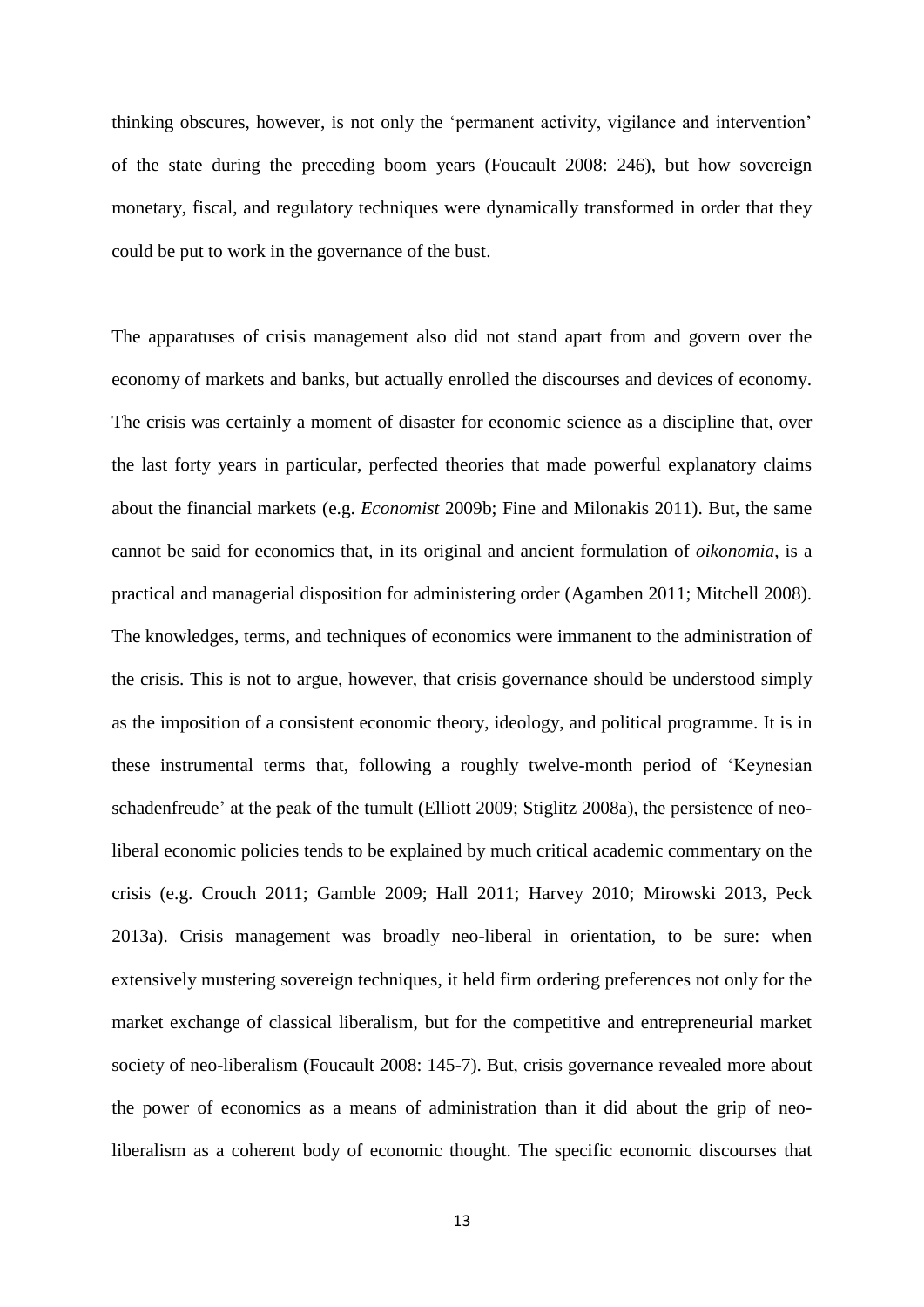were activated, as governmental apparatuses both framed problems and proffered solutions, were multiple, fragmented, and, at times, contradictory. And, significantly, crisis management also mobilized a diverse array of calculative devices of economy that were already at large within the financial markets when crisis came, not least because they provided quantitative, material indicators of the extent and nature of the problems at hand.

While the management of the crisis was replete with all manner of measures and metrics, what also characterized the relatively discrete governance apparatuses was that they sought to elicit an affective atmosphere of confidence. The contemporary crisis certainly gave impetus to academic explanations that seek to bring emotions and collective affective energies to front and centre in the study of financial markets, typically as a corrective to orthodox economic assumptions about the rationality of market agents. For instance, behavioural economics, which stressed tendencies to 'irrational exuberance' in the 'new economy' stock market bubble at the turn of the millennium (Shiller 2001), again had ample grist for its mill when the crisis hit (Heukelom and Sent 2010; Shiller 2008). Longer standing Keynesian insights into the 'animal spirits' that move markets were also given a new lease of life and scientific sheen when combined with the psychological methods of behaviouralism (Akerlof and Shiller 2009). The crisis also rejuvenated the interests of sociologists in market emotions (Berezin 2009; Pixley 2012; Swedberg 2012). And, calls have been made for SSF to address the field's neglect of the affective forces that, in conjunction with the calculations of market devices, make market action possible (Callon 2012; Zaloom 2008). What this book will show, however, is that such calls for the study of financial markets to pay greater attention to emotional and/or affective dynamics largely miss the point: inciting an atmosphere of confidence in order to reanimate finance was a crucial concern in crisis governance. Without drawing on a clear body of economic thought to specify what 'confidence' is, or why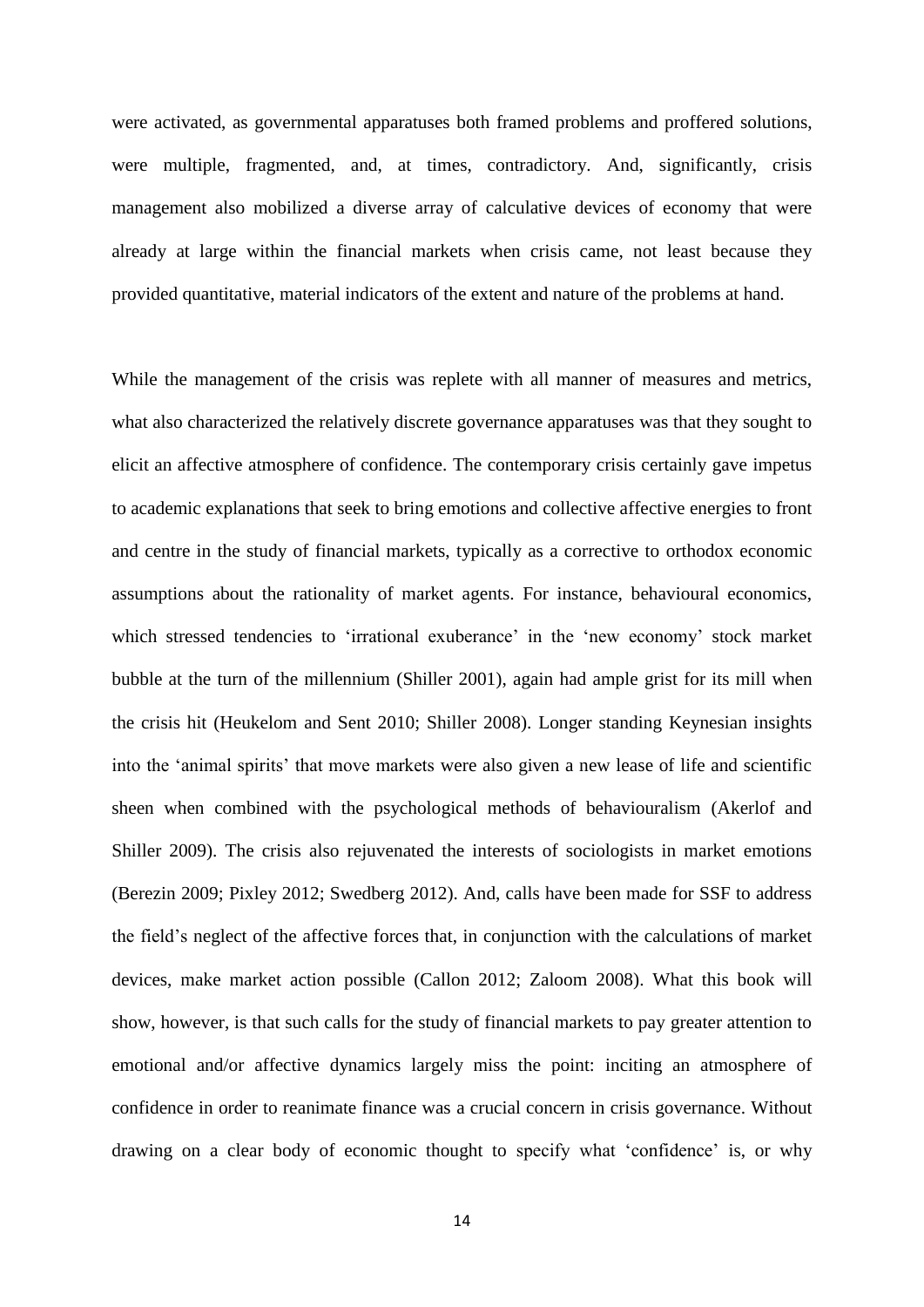conditions of confidence are crucial for financial flows, governance apparatuses often attempted to work on and through its generative energies.

Moreover, apparatuses did not govern the crisis as a dislocation of market, banking, or financial capital circulations per se, but as posing a fundamental threat to the financialized security of the population in which those uncertain circulations are deeply implicated. The governance of the crisis as a security dilemma in Anglo-America was a matter of restarting, and keeping in motion, the vital and turbulent flows of global finance because of the opportunities that they apparently afford for the wealth and wellbeing of society. Crisis governance operated, in short, at the interstices of 'finance/security' (de Goede 2010, 2012; also Aitken 2007; Amoore 2011; Boy, Burgess, and Leander 2011; Lobo-Guerrero 2011; Martin 2007). What was to be secured was not merely the markets, the banks, and the financing of the productive economy that they are said to provide for, but the continuation of three decades or so of popular stock market investment and privatized pensions, on the one hand, and the expanded and widespread availability of mortgage loans and consumer credit, on the other (Langley 2008b). The governance of the crisis was, in short, a range of ordering interventions that attempted to ensure the persistence of the global circulations of a particular, valued form of Anglo-American, neo-liberal life.

Although the legacies of crisis management continue to play out, it is clear at present that new means of modulating the intensities of global financial circulations and of preparing for the eventualities of the next financial crisis did emerge from the apparatuses of crisis governance. Viewed in the round, the heat of crisis management did not produce a consistent vision of emboldened state institutions ruling out or reigning in the uncertain circulations of global finance, or an associated return to precautionary techniques for addressing the future